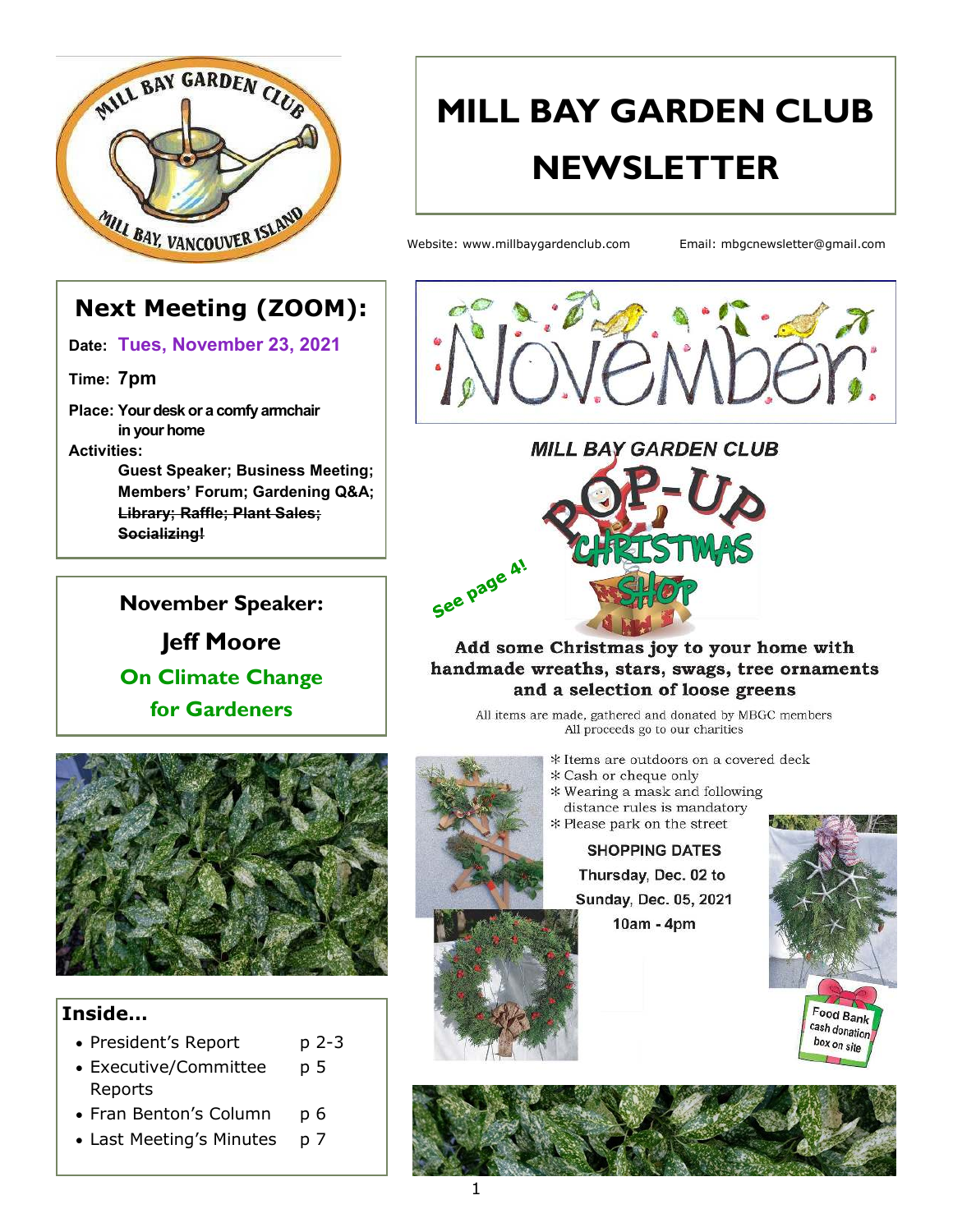# **President's Report - November 2021**  Bernie Juurlink

**General Meeting and Christmas Event** Because Covid-19 is still a major health problem the Executive has decided that it is far too early to have in-person meetings indoors and our November meeting will be via Zoom as likely will be the January meeting, and perhaps into the spring. Hopefully there will be a Flower & Garden show during the last weekend of May 2022. There will be no usual Christmas gathering at the Hall this year, but we will again have a Christmas Swag sale, organized by Pat Spezowka, in December.

The reason we are postponing in person meetings is that as of November 13, there are 546 active Covid-19 cases within Island Health, with 111 in North Island, 314 cases in Central Island, where we live, and 121 cases in South Island. This is 62 cases higher than what I reported in the October Newsletter.

Getting Canada's, as well as the entire world's, population vaccinated is the key to countering Covid-19 since as long as there is a reservoir of people that can get infected, there will be mutations of the virus with some of these mutations being more deadly than the parental strain. Indeed, we have already seen this with the Delta variant, which is becoming the dominant viral variant in many regions, including BC (here, the Delta variant forms 95% of new cases). This variant is twice as infectious as other strains of the Covid-19

virus with several studies (including a Canadian one) indicating that this variant can give rise to a more severe version of the disease. There is also the additional concern of the Delta variant mutating with BC Health keeping a close eye on two such mutations. Unfortunately, some people have a profound misunderstanding of how the immune system recognizes viruses and bacteria with the erroneous thinking that just because one's immune system recognizes and deals with various flu strains, one's immune system can readily vanquish the Covid-19 – this is not necessarily the case. It is important that everyone gets vaccinated so as not to provide a reservoir where the virus can proliferate and mutate.

### **Honouring Members Who Have Served The Garden Club Over Many Years**

The Club has honoured members who have served in many capacities over the years by giving them Lifetime memberships. We have 12 such Lifetime members in the Club. It was proposed by Janice Rose that each year we further honour those members who have made an extraordinary long-term service to the Club. The Executive agreed. This year we have honoured Mary Gale and Ruby Armour. Mary Gale was a founding Club member in 1985 and has fulfilled many roles over the years, as Club Historian and more recently as Sunshine Girl. Several decades ago, on several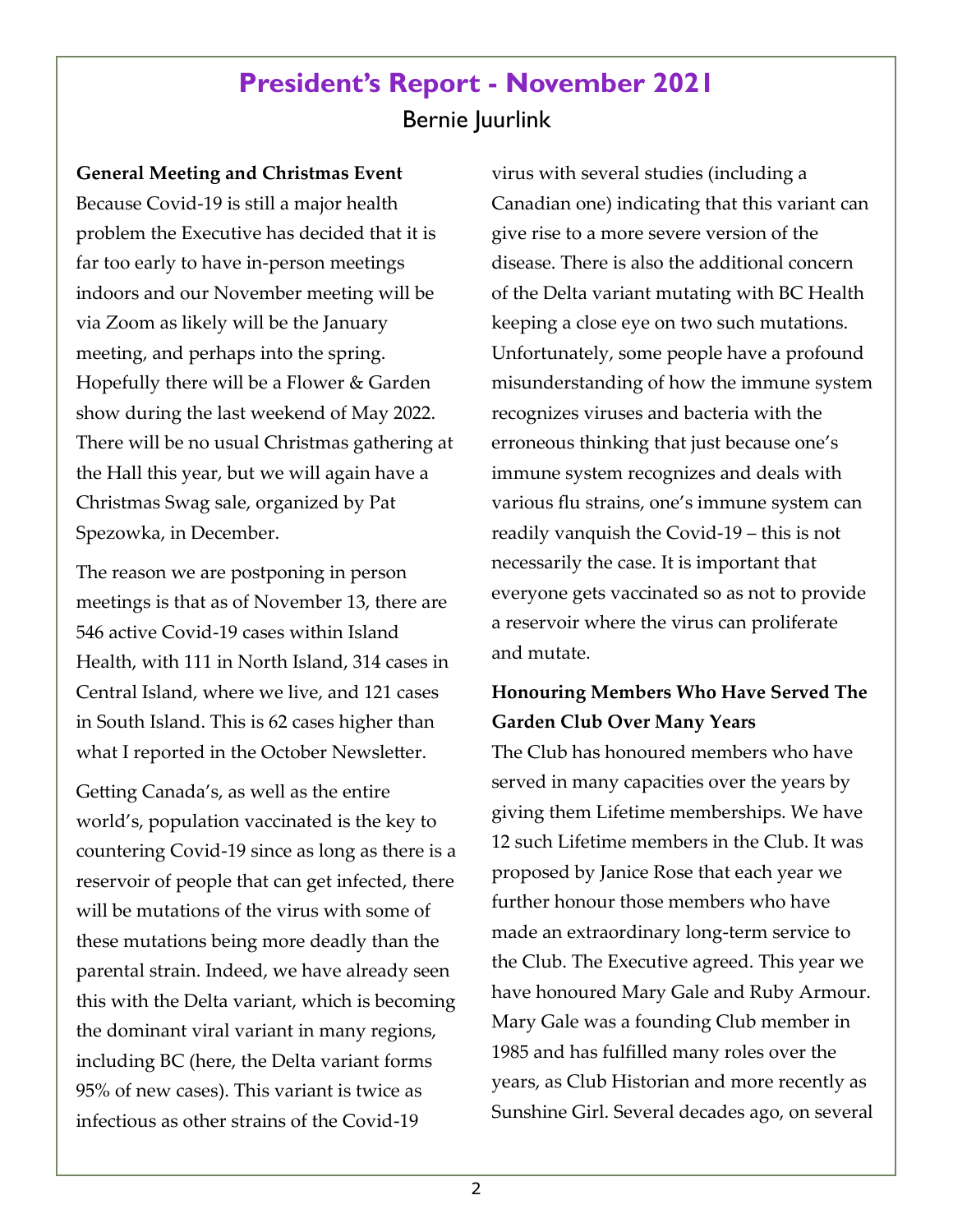# **Presidents Report (Continued)**

occasions, when no one wanted to take over the presidency, Ruby stood up and volunteered to be president. Mary and Ruby were continually active in other roles such as, for example, being cashiers at the Plant Sale at the annual Flower & Garden Shows. The honouring event, organized by Janice Rose and hosted by Mary Gale's son and daughter-in-law, was held at Mary Gale's home on Saturday, November 6. Because of Covid-19 Mary asked that only a small number of people attend. Bill Herring

presented Mary and Ruby small framed photos commemorating their service, taken a few years ago when they were cashiers at the Plant Sale at the Flower & Garden Show. Pat Spezowka baked a delicious, beautiful garden-themed, decorated cake for the occasion and Mary insisted the event end with a sip of port. I believe both honoured individuals enjoyed the occasion. The photos below are some of which were taken at the event.

*Bernie*

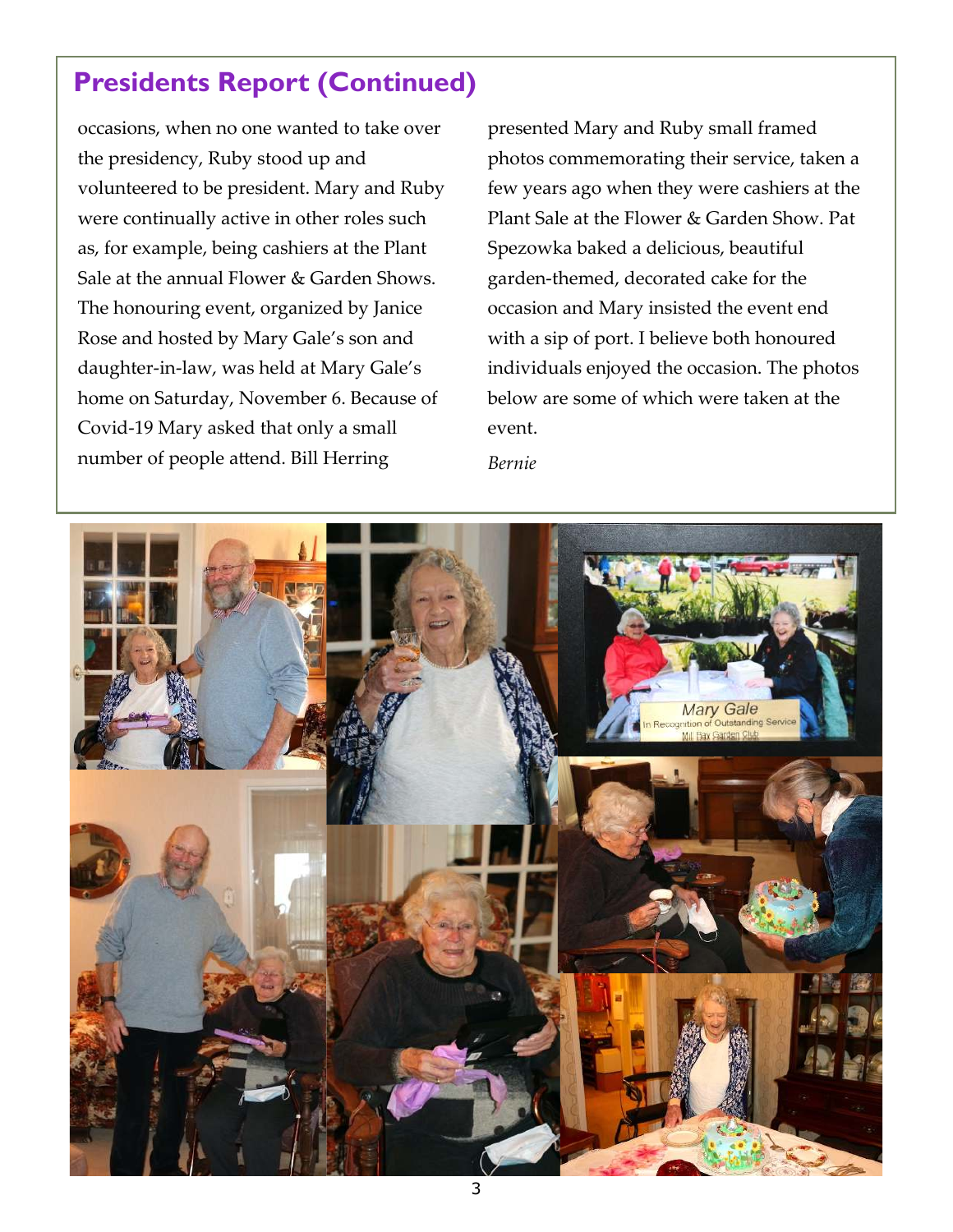#### **November 23, 2021, Mill Bay Garden Club Agenda**

- 1) 7:00 p.m. Speaker: **Jeff Moore**  chaired by Cliff Stainsby
- 2) 8:00 p.m.: Club Business
	- a) Approval of the agenda
	- b) Approval of September minutes
	- c) President's Report Bernie Juurlink
	- d) Flower & Garden Show Gill Keir
	- e) Executive Committee reports
	- f) Virtual Brag Table
	- g) Garden-related Questions with our Master Gardeners
	- h) Questions for the Executive?
	- i) Adjournment

#### **Christmas Pop-Up Sale**

*December 2 to 5, 2021. 10am-4pm* 

Hello Everyone. It's that time of year again. Since last year's Christmas Popup Sale was such a success we are going to do it again this year. It's a lot of fun but also a lot of work so we are asking our membership to help out this year.

We are having a work bee at Pat's home on November 24 & 25 from 10am to 3pm, address below. Bring a lunch, drinks provided, and come for the day or come for any time you can spare. At the workshop we will be doing piecework for the construction of wreaths or Pat will assist you in making a wreath for the sale. Please wear a mask, and bring your pruners and gloves. Full vaccine necessary for you to attend please.

We are also looking for decorations for our wreaths and swags. Any unused Christmas decorations you may have no need of anymore would be appreciated, e.g. stars, tree balls and bobbles, silk Christmas flowers, pine cones, artificial berries, small characters such as snowmen, Santa's, angels, ribbon, etc.

We will also need a lot of fresh evergreens. Maybe time to prune? We have a lot of cedar but any other evergreen branches, e.g. juniper, fir, pine, eucalyptus, etc., would be appreciated. You can deliver to Pat or Monika or we can come and pick it up if you can't deliver.

Please give either of us a call if you have any questions.

Monika & Pat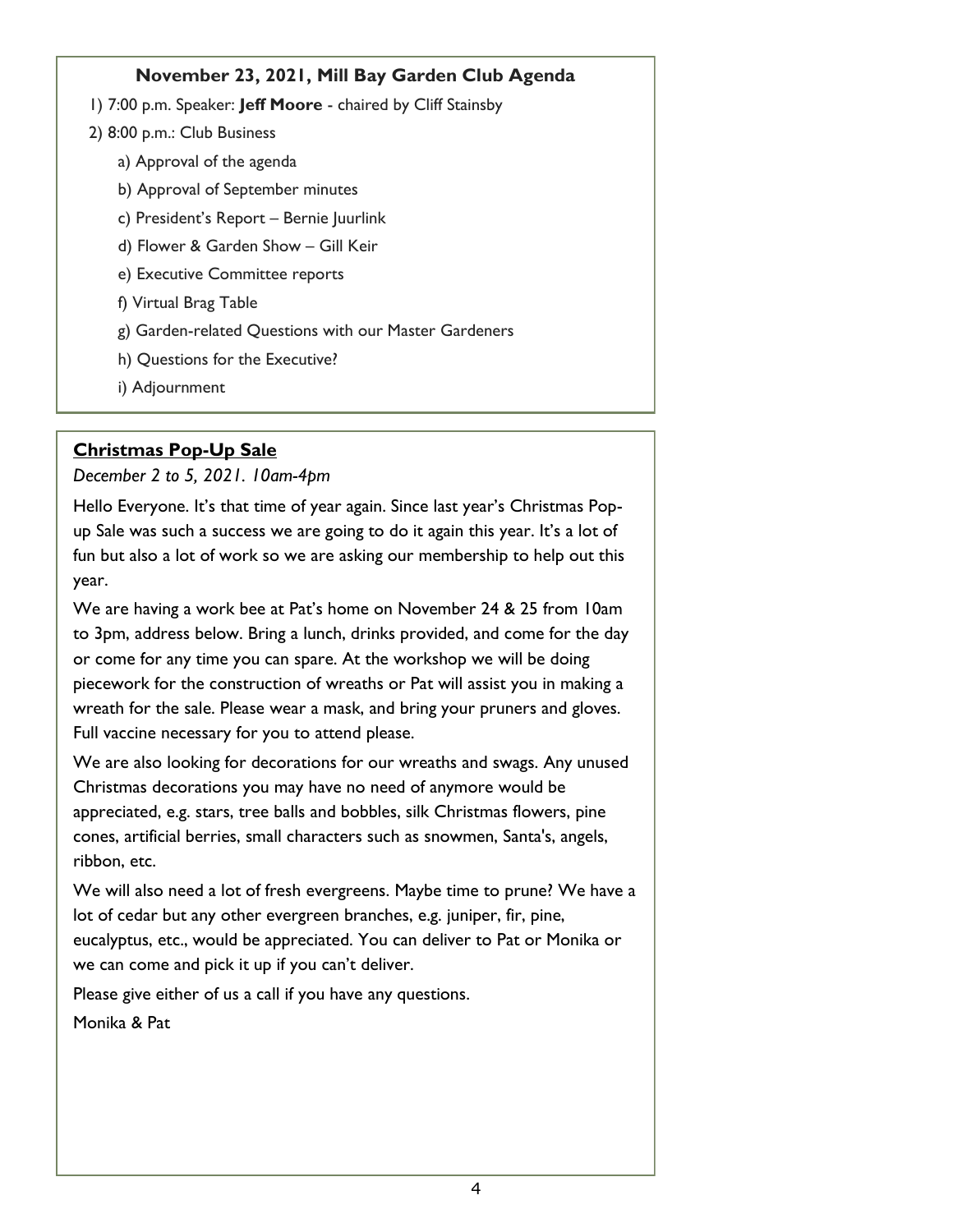# **Committee Reports**

### **Plant Sales**

We hope to see a few of you at our wreath making sessions on November 24 or 25 . (See our poster.) Attend an hour or 6, whichever works for you. And then remember to come & check out the end results dec 2-5 on Spezowka's deck. Lovely to look at & very reasonable prices. The moneys made will go back into our community. We will also have another cash donation box for our food bank.

We've received some plant donations from a neighbour that has moved. Is anyone interested in a half a bag of lawn food? Let Monika know. You can pick up at her place.

Getting into a festive mode!

*Monika Morgan & Sharon Martin Your friendly Plant Sales team* 





### **"Sunshine Mary"**

**Our esteemed Life Member Mary Gale,** has for very many years, been sending cards and kind words to those members who are experiencing illness or loss. She does this on behalf of the Mill Bay Garden Club, bringing a spot of sunshine into what is often a stressful time for a club member.

If you know of someone in the club who is sick, in hospital, or has lost a loved one, please let Mary know and she will send a card on our behalf.



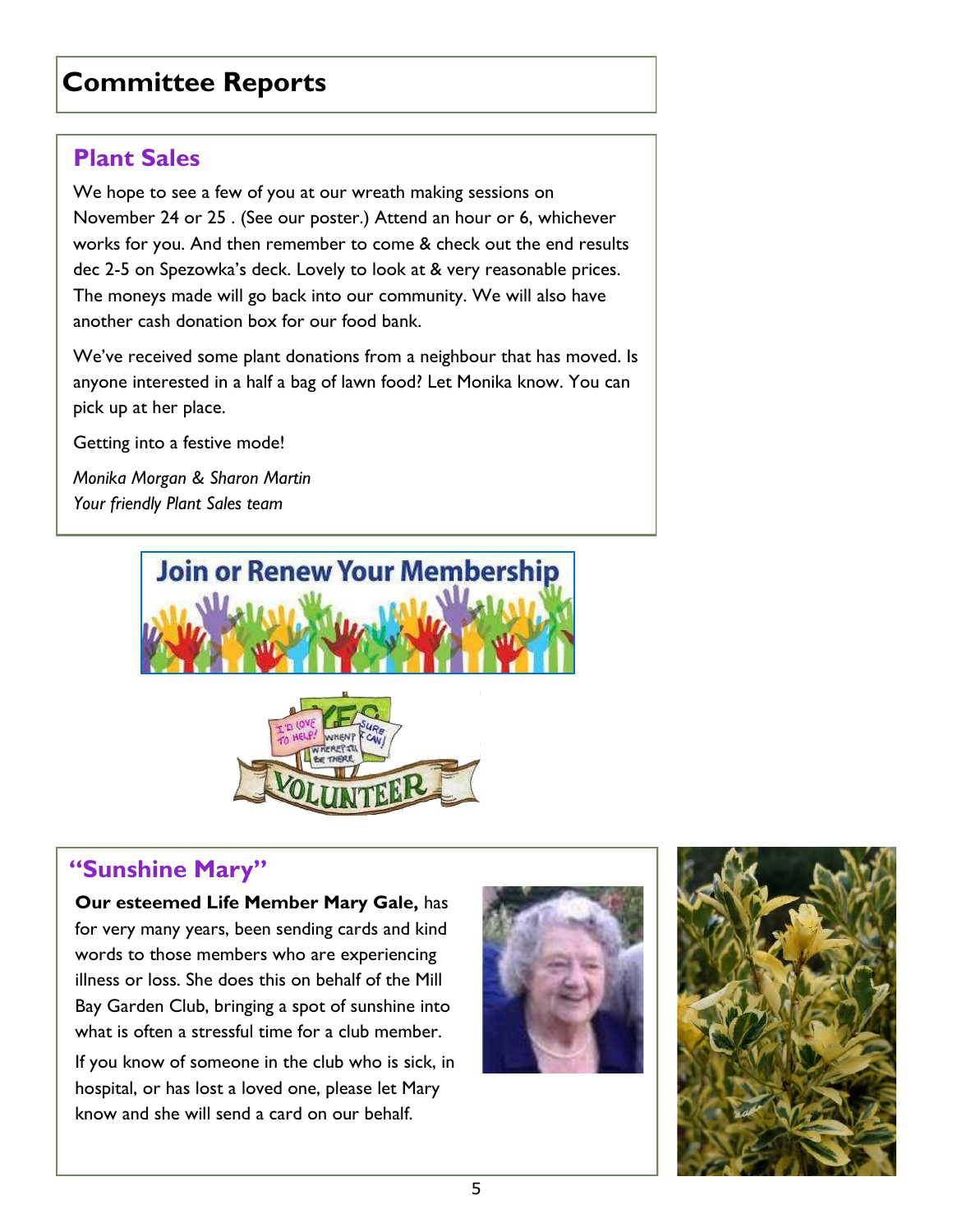### **A Passion for Seeds by Fran Benton**

There's an old saying about farmers that they put their faith in the ground. Gardeners do this too and it's that glorious time again when we gardeners can scroll through the vast selection of seeds available around the world. Thanks to the Internet we can get seeds from Tasmania as well as seeds from Russia. Seeds are the international language of green hope and curiosity! If you have a gardener in the family and are looking for a present, how about seeds from somewhere interesting? Likely the seeds will not arrive until after xmas but you can include the printed material in a basket with the compulsory gift card for excellent coffee/tea and pastry!

So let's look at some of the wide world of seeds.

We will start with local seeds. This is a personal bias but I think you get the best seeds at a garden centre. Big box stores certainly carry seeds but they are not always suitable for this climate and often are not the highest quality. High quality means the seeds are fresh and many will sprout. I find the hardware and big box stores carry cheaper seed. That's fine if you have a small budget and lower expectations. Speaking of expectations. If you order seed from a good seed company and they do not germinate or they are the wrong seeds, they often will send you replacements. This year I ordered cherry tomato seeds from a good supplier and what grew were eggplants. Well, I was going to contact them but like many businesses during the pandemic I gave them a pass for being able to send ANYTHING!

Now if you are a beginner gardener I would suggest you buy seeds from Westcoast Seeds. They are widely available and they have a great information catalogue that is free. If you want to join legions of sadly addicted gardeners send away for some SEED CATALOGUES. This is a powerful garden drug and must be taken sparingly. I once received 3 garden seed catalogues in a week and was sofa ridden for a very very long time. Experienced gardeners should broaden their horizons by going online and browsing some of these lovely catalogues. Here's a sample sent to me by garden expert Elaine. [https://delphinium.co.nz](https://linkprotect.cudasvc.com/url?a=https%3a%2f%2fdelphinium.co.nz&c=E,1,XKRs_wBSuZj1t_NHmsqOZhTNWgCBM6fklB0r-JAu3j4qg-dj0AhgrbY6cjPJENB2mymyleO8zLG9bmFkwXQKzTjwolsdvRQiwTDm3puOZYE,&typo=1&ancr_add=1) Gob smackingly gorgeous flowers! I will be ordering these seeds soon!

Here is a collection of seed companies that many of us use. There are TONS more. Of the Canadian seed companies, I really like T & T Seeds out of Manitoba and William Dam seeds from Ontario. Order seeds! Dream of the spring!

| <b>Canadian Seeds</b>     | Location              | <b>Specialty</b>              |
|---------------------------|-----------------------|-------------------------------|
| 1 Westcoast Seeds         | Langley               | Our climate                   |
| 2 Saltsping Seeds         | Saltspring Island     | Heritage and heirloom organic |
| 3 Brother Nature Seeds    |                       | heirloom                      |
| 4 Veseys Seeds            | P.E.I.                | Large selection               |
| 5 T & T Seeds             | Manitoba              | Vegetable seeds and starts    |
| 6 William Dam Seeds       | Ontario               | Great quality nice people     |
| <b>7 Stokes Seeds</b>     | Ontario and USA       | Used to be very popular       |
| 8 MacKenzie Seeds         | Alberta               | Often in hardware stores      |
| <b>American Seeds</b>     | Location              | <b>Specialty</b>              |
| 1 Burpee Seeds            | Pennsylvania          | Non gmo high germination      |
| 2 Johnny's Seeds          | <b>Windslow Maine</b> | Organic wide variety          |
| 3 Swallowtail Seeds       | California            | Good seed quality             |
| 4 Territorial Seeds       | Oregon                | Locally trialed               |
| <b>World Seeds</b>        | Location              | <b>Specialty</b>              |
| 1 Plant World Seeds       | Devon England         | Super wide selection          |
| 2 Jelitto Seeds           | Germany               | Wide selection                |
| 3 Barnhaven Seeds         | France                | Primula and Polyanthus seeds  |
| 4 New Zealand Delphiniums | New Zealand           | Delphiniums                   |